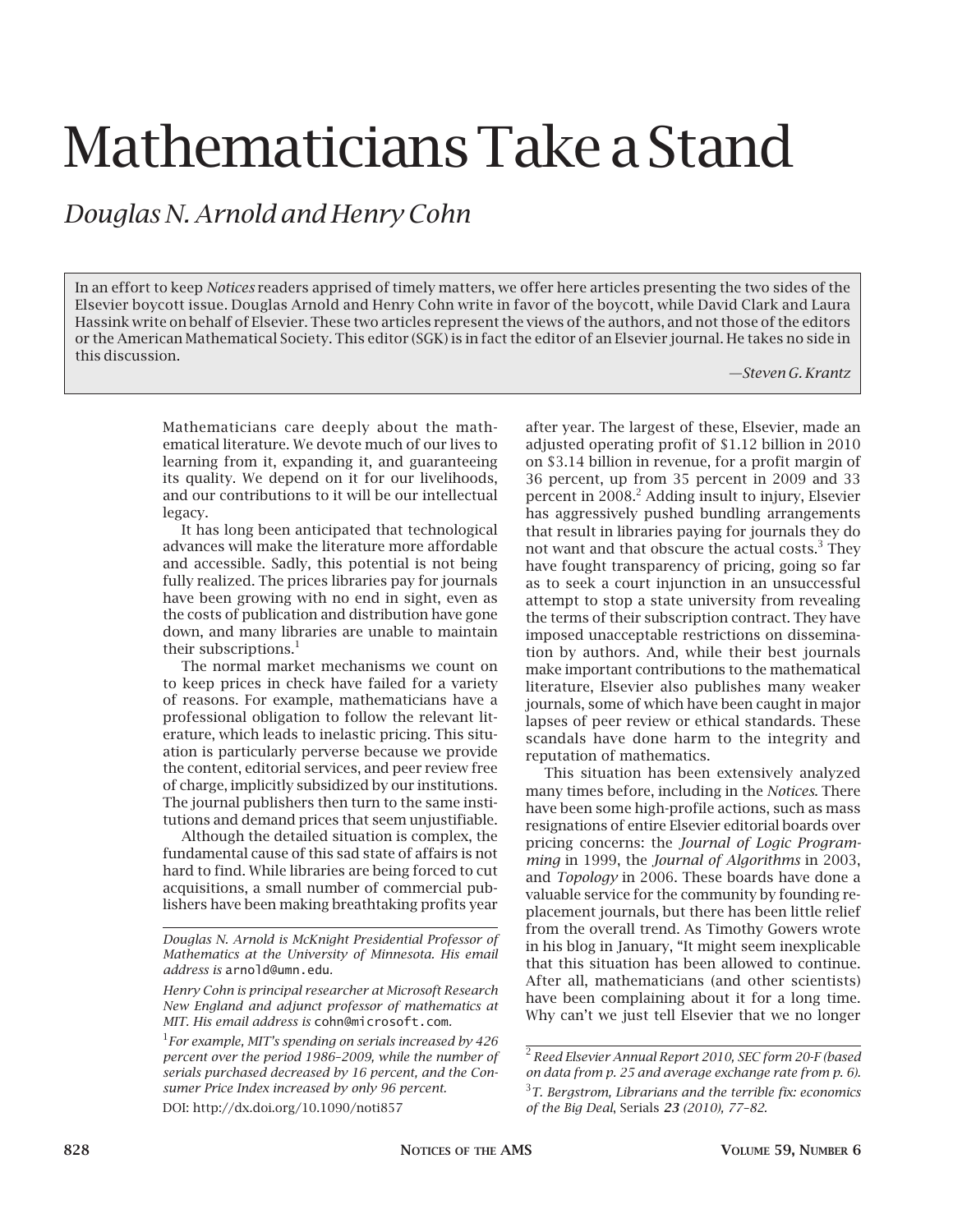**Table 1: Summary information for six journals.**

| Journal                  | Publisher   | Metrics  | Price   | $\frac{\text{S}}{\text{art}}$ . | $\sqrt{2}$ | $\frac{s}{\text{cite}}$ |
|--------------------------|-------------|----------|---------|---------------------------------|------------|-------------------------|
| Annals of Mathematics    | Princeton   | $3.7/A*$ | \$447   | 5.39                            | 0.12       | 0.06                    |
| SIAM J. Appl. Math.      | <b>SIAM</b> | $1.8/A*$ | \$642   | 5.95                            | 0.27       | 0.13                    |
| Journal of the AMS       | AMS.        | $3.6/A*$ | \$300   | 9.09                            | 0.24       | 0.13                    |
| Advances in Mathematics  | Elsevier    | $1.6/A*$ | \$3.899 | 11.53                           | 0.35       | 0.90                    |
| Journal of Algebra       | Elsevier    | $0.7/A*$ | \$6.944 | 13.89                           | 0.75       | 1.22                    |
| Journal of Number Theory | Elsevier    | 0.6/B    | \$2.745 | 17.49                           | 1 1 2      | 1.91                    |

Metrics are the 2010 5-year impact factor from *Journal Citation Reports* and the 2010 rating by the Australian Research Council (based on expert opinion).  $A^*$  = top-rated, B = "solid, though not outstanding".

Elsevier prices are the amounts actually paid by the University of Minnesota for electronic-only institutional subscriptions in 2012. The lowest prices we could find on the Elsevier website as of February 29 were \$3,555.20, \$5,203, and \$2,226.40. The *Annals* price is again the actual amount paid by UMN, which is slightly greater than the \$435 list price. The SIAM and AMS prices are the list prices, although UMN paid less because of institutional membership.

Columns 5–7 normalize by the most recent data available: the numbers of articles and pages published in 2011 and the number of citations to the journal made in 2010 (as reported in *Journal Citation Reports*).

wish to publish with them?" Gowers then revealed that he had been quietly boycotting Elsevier for years, and he suggested it would be valuable to create a website where like-minded researchers could *publicly* declare their unwillingness to contribute to Elsevier journals.

Within days, Tyler Neylon responded to this need by creating [http://thecostofknowledge.](http://thecostofknowledge.com) [com](http://thecostofknowledge.com). More than 2,000 people signed on in the first week, and participation has grown steadily since then, to over 8,000 as of early March. Each participant chooses whether to refrain from publishing papers in, refereeing for, or editing Elsevier journals. The boycott is ongoing, and it holds the promise of sparking real change. *We urge you to consider adding your voice*.

The boycott is a true grassroots movement. No individual or group is in charge, beyond Gowers's symbolic position as the first boycotter. However, a group of thirty-four mathematicians<sup>4</sup> (including Gowers and the authors of the present article) issued their best attempt at a consensus statement of purpose for the boycott. It is available online,<sup>5</sup> and we highly recommend it for reading. For reasons

4 *Scott Aaronson, Douglas N. Arnold, Artur Avila, John Baez, Folkmar Bornemann, Danny Calegari, Henry Cohn, Ingrid Daubechies, Jordan Ellenberg, Matthew Emerton, Marie Farge, David Gabai, Timothy Gowers, Ben Green, Martin Grötschel, Michael Harris, Frédéric Hélein, Rob Kirby, Vincent Lafforgue, Gregory F. Lawler, Randall J. LeVeque, László Lovász, Peter J. Olver, Olof Sisask, Terence Tao, Richard Taylor, Bernard Teissier, Burt Totaro, Lloyd N. Trefethen, Takashi Tsuboi, Marie-France Vignéras, Wendelin Werner, Amie Wilkinson, and Günter M. Ziegler.*

5 *See*<http://umn.edu/~arnold/sop.pdf> *or the March 2012* London Mathematical Society Newsletter.

of space, we will not cover every aspect of that statement here.

Before we proceed, we must address two pressing questions about the boycott. First, why is a boycott appropriate? After all, Elsevier employs many reasonable and thoughtful people, and many mathematicians volunteer their services, helping to produce journals of real value. Isn't a boycott overly confrontational? Could one not take a more collaborative approach? Unfortunately, such approaches have been tried time and again without success. Fifteen years of reasoned discussions have failed to sway Elsevier.<sup>6</sup> Elsevier's leadership seems to be driven only by their fiduciary responsibility to maximize profit for their shareholders. The one hope we see for change is to demonstrate that their business depends on us and that we will not cooperate with them unless they earn our respect and goodwill.

Second, why is the focus solely on Elsevier? Some of the problems we discuss are common among large commercial publishers, and indeed we hope the boycott will help spur changes in the whole industry. But we must start somewhere, and we believe it is more effective to focus on one publisher whose behavior has been particularly

<sup>6</sup> *R. Kirby, Comparative prices of math journals*, *1997,*  <http://math.berkeley.edu/~kirby/journals.html>; *J. Birman, Scientific publishing: A mathematician's viewpoint,* Notices of the AMS *47 (2000), 770–774; R. Kirby, Fleeced?*, Notices of the AMS *51 (2004), 181; W. Neumann, What we can do about journal pricing, 2005,* [http://www.math.columbia.edu/~neumann/](http://www.math.columbia.edu/~neumann/journal.html) [journal.html](http://www.math.columbia.edu/~neumann/journal.html); *D. N. Arnold, Integrity under attack: The state of scholarly publishing,* SIAM News *42 (2009), 2–3; P. Olver, Journals in flux,* Notices of the AMS *58 (2011), 1124–1126.*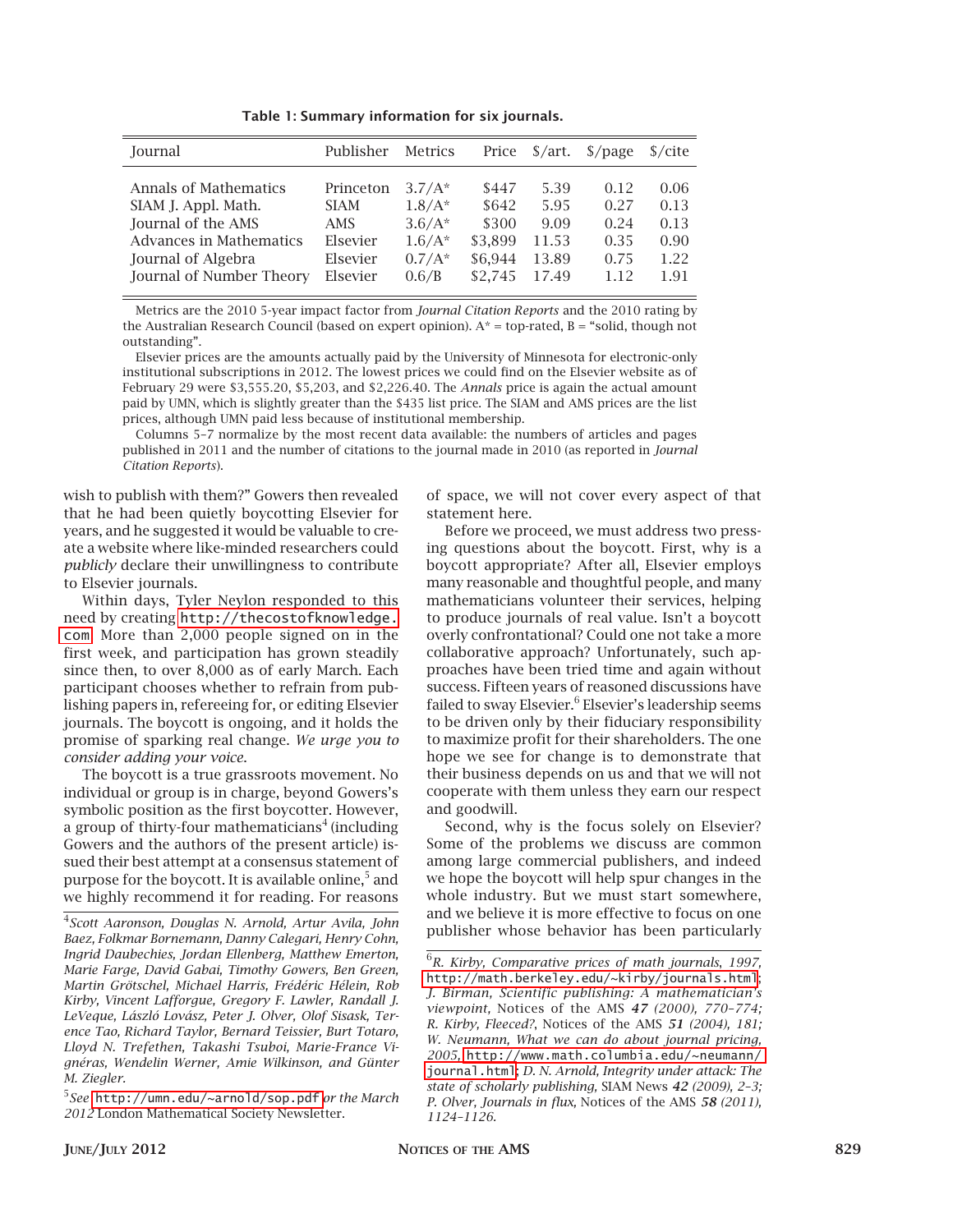| Journal                  | 1994 | 1997 | 2000 | 2003 | 2006 | 2009 | 2010 | 2011 |
|--------------------------|------|------|------|------|------|------|------|------|
| Annals of Mathematics    | 0.19 | 0.20 | 0.14 | 0.15 | 0.13 | 0.13 | 0.09 | 0.10 |
| SIAM J. Appl. Math.      | 0.20 | 0.24 | 0.23 | 0.25 | 0.27 | 0.24 | 0.18 | 0.27 |
| Journal of the AMS       | 0.22 | 0.26 | 0.27 | 0.29 | 0.30 | 0.27 | 0.25 | 0.24 |
| Advances in Mathematics  | 0.65 | 0.74 | 0.95 | 1.01 | 0.55 | 0.61 | 0.44 | 0.33 |
| Journal of Algebra       | 0.36 | 0.43 | 0.50 | 0.73 | 0.60 | 0.77 | 0.92 | 0.66 |
| Journal of Number Theory | 0.57 | 0.67 | 0.98 | 1.01 | 1.04 | 0.86 | 0.95 | 1.05 |
|                          |      |      |      |      |      |      |      |      |

**Table 2: Historical prices per page in constant 2012 dollars.**

Prices are from the AMS journal price survey ([http://www.ams.org/membership/](http://www.ams.org/membership/mem-journal-survey) [mem-journal-survey](http://www.ams.org/membership/mem-journal-survey)), adjusted using the Consumer Price Index.

egregious than to directly confront an entire industry at once. Many of the successful boycotts in history took the same tack.

#### **Journal Pricing**

Table 1 exhibits prices for three of Elsevier's mathematics journals: *Advances in Mathematics,*  the *Journal of Algebra*, and the *Journal of Number Theory*. For comparison, the table includes three more affordable journals.

The *Annals of Mathematics*, published by the Princeton math department and IAS, provides exceptional quality at a rock-bottom price that just covers costs. The other two are highly regarded journals published by the Society for Industrial and Applied Mathematics (SIAM) and by the American Mathematical Society (AMS). Both of these organizations make a profit on their journal publishing operations, which helps to subsidize their other activities. For example, in 2011 SIAM's journal publication costs, including overhead, were 89 percent of their subscription revenues, resulting in an 11 percent profit margin.

Elsevier's recent pricing changes, apparently in response to the boycott, have at times led to multiple conflicting prices on their website. We have listed the prices actually paid by the University of Minnesota in 2012, but the notes after the table indicate the lowest prices we found offered on the Web. We made no attempt to select the highestpriced Elsevier journals, and in fact *Advances in Mathematics* is among the most affordable. For comparison, the 2011 prices per page of the thirtysix Elsevier journals listed in the AMS journal price survey ranged from \$0.33 (*Advances in Mathematics*) to \$4.05 (*Mathematical Social Sciences*), with a mean of \$1.35 and a median of \$0.96.

As shown in the table, the prices of the SIAM and AMS journals are within a factor of two of that of the *Annals*, with differences depending on whether one normalizes the raw journal price by number of articles, pages, or citations. But the Elsevier prices are a different story. The price per page of the *Journal of Algebra*, for example, is triple that

of the society journals and six times that of the *Annals*, and the *Journal of Number Theory* is 50 percent more expensive yet.

Moreover, as demonstrated in Table 2, this problem has grown over time. The inflationadjusted prices per page of the *Journals of Algebra*  and *Number Theory* increased by more than 80 percent between 1994 and 2011, compared with much smaller increases for the society journals and a decrease for the *Annals*. It is noteworthy that the recent prices of *Advances in Mathematics*, while still high, have come closer to the prices of the society journals. This supports our belief that Elsevier could offer substantially lower prices and still make a reasonable profit.

We do not mean to suggest that publishing is cheap in the electronic age. True, electronic distribution is very cheap: the arXiv requires just \$7 per submission, or 1.4 cents per download, in funding.<sup>7</sup> But journal publishing involves significant additional costs, such as IT infrastructure, administrative support, oversight, sales, copyediting, typesetting, archiving, etc. Many of these costs scale roughly with the number of published pages, and some of them benefit from economies of scale (so large publishers like Elsevier should, if anything, achieve lower costs).

Of course, journals are not all the same. A lowcirculation journal may need to command a higher price per page to stay afloat. The community might find some such journals too expensive to support, but one viewed as worthy of support might reasonably charge a higher price until more libraries subscribe. Another journal might have extraordinary expenses, for example from translation. But these factors do not apply to the cases we have considered or to many other Elsevier journals.

We see no good reason to pay much more for Elsevier journals than for journals that earn mathematical societies a tidy profit. Even the price

 $^7$ <http://arXiv.org/help/support/faq>.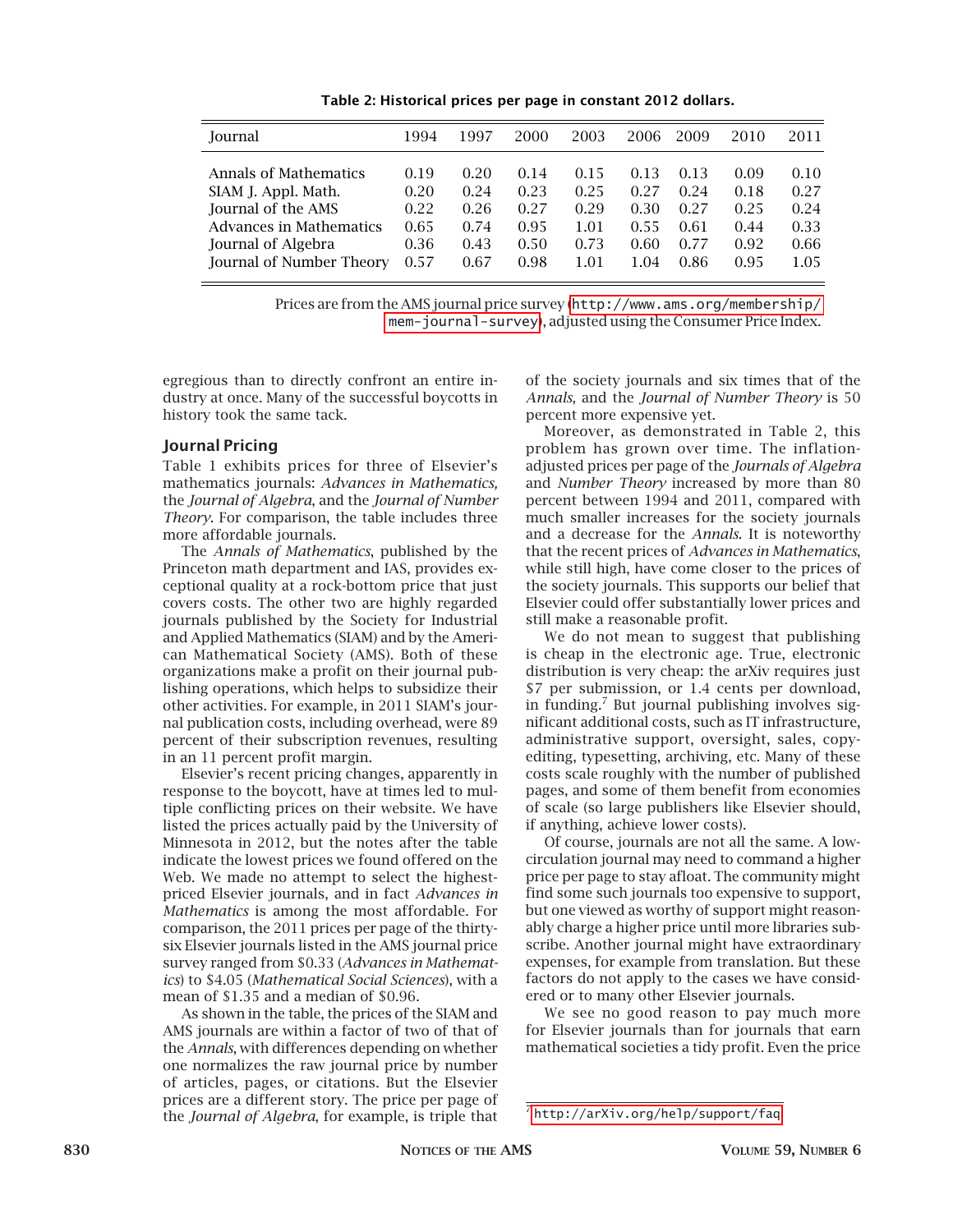targets for mathematics journals that Elsevier announced in response to the boycott $-$ \$0.50 to \$0.60 per page—would leave their journals costing twice as much as the comparison journals in Table 1. Elsevier's prices have become far out of proportion and have a way to go to return to reasonable.

#### **What's the Big Deal about Bundling?**

Bundling refers to grouping together collections of journals and selling access as a single product, discounted from list price. Elsevier commonly negotiates bundles that include all the journals to which the library has recently subscribed. The bundles may also include access to nearly all of Elsevier's roughly 2,000 journals. Librarians have termed enormous bundles "the big deal".

While there is nothing wrong with offering quantity discounts, $9$  it is the way in which Elsevier and other large publishers have implemented bundling that is objectionable. They have turned it into a powerful tool for subverting the market forces that would keep prices in check. The then director of Harvard's library summarized it thus: "Elsevier is among a handful of journal publishers whose commercial bundling practices are squeezing library budgets. Their licensing programs require libraries to maintain large, fixed levels of expenditure, without the ability to cancel unneeded subscriptions."10

Let us see how this works. While Elsevier has gone to great lengths to keep the details of their bundle contracts secret, some have come to light, thanks to open records laws. $11$  Judging by the contracts we have seen and librarians we have consulted, it works essentially as follows.

The university commits to subscribing to the journals it currently receives at a negotiated total price that is typically around the same as they were previously paying and to continuing to subscribe to them for a period of three to five years with annual price increases. Elsevier has called this the "Complete Collection", and it is a large expense. For example, for the University of Minnesota in 2006 it came to \$1.8 million (about 18 percent of their total serials budget), and for the University of Michigan in 2007 it was \$1.9 million. In both cases, 5 percent yearly price increases were built into the contracts, although the actual rate of inflation for the contract periods was only about 2 percent

9 *For example, Mathematical Sciences Publishers offers a bundle of six mathematics journals at a 31 percent discount, bringing their price down to \$0.08 per page.* 

per year. Cancellation of titles in the Complete Collection is restricted, which makes it difficult or impossible to cut back on the expenditure.

For an additional fee Elsevier offers their "Freedom Collection", which adds deeply discounted access to nearly all of the Elsevier journals to which the library had *not* chosen to subscribe. This option cost the University of Michigan about \$19,000 more in 2007, inflating 5 percent a year thereafter. The University of Minnesota elected against it.

Although prices increase quickly inside the bundle, list prices can increase even more quickly, so a university that decides not to renew its bundle may face a steep price increase to hold onto the journals it wants. Because of bundling, ever larger portions of library budgets are locked into Elsevier contracts, budgetary pressures force the cancellation of titles from smaller publishers, and funds for new subscriptions disappear. Furthermore, bundling leads to a lack of clarity on pricing. The discounts on the additional journals in the Freedom Collection can sound impressive, but it is the pricing of the primary subscriptions that drains library budgets.

The constraints imposed by bundles have led some universities to conclude that even paying exorbitant prices for the journals they choose is a better deal. Harvard, MIT, the University of Minnesota, and others have now gone this route. However, many academic libraries remain tied to the big deal.

Price disclosure is necessary for a well-functioning market with competitive pricing, so the lack of transparency in bundling contracts is particularly troubling. As an Elsevier vice president wrote in support of Elsevier's 2009 lawsuit enjoining Washington State University from revealing the prices of their subscriptions, "Elsevier representatives apply pricing formulae and methods which are not generally known (to our competitors or potential customers)" and "disclosure could disadvantage Elsevier in that, if its pricing to customer X was known to customers Y and Z, the latter could demand the same pricing".12 Elsevier may indeed profit from keeping Y and Z in the dark, but the academic community values sunlight. Without transparency of subscription contracts and costs, the community will remain skeptical of Elsevier's pricing, whatever changes they make to list prices.

#### **Posting Policies**

Gowers's suggestion of an Elsevier boycott struck a chord in many researchers. Besides pricing and bundling, there are other issues that have contributed to so many researchers' readiness to abandon Elsevier. One of these is Elsevier's policies concerning

<sup>8</sup> *D. Clark and L. Hassink, A letter to the mathematics community, February 27, 2012,* [http://](http://www.elsevier.com/wps/find/P11.cws_home/lettertothecommunity) [www.elsevier.com/wps/find/P11.cws\\_home/](http://www.elsevier.com/wps/find/P11.cws_home/lettertothecommunity) [lettertothecommunity](http://www.elsevier.com/wps/find/P11.cws_home/lettertothecommunity).

 $10$ [http://hul.harvard.edu/news/2004\\_0101.html](http://hul.harvard.edu/news/2004_0101.html).

<sup>11</sup>*T. Bergstrom, P. Courant, and R. P. McAfee,* Big Deal Contract Project*.*

<sup>12</sup>[http://www.econ.ucsb.edu/~tedb/Journals/](http://www.econ.ucsb.edu/~tedb/Journals/WSUCourtCase/ElsevierStatementbySalesChief.pdf) [WSUCourtCase/ElsevierStatementbySalesChief.](http://www.econ.ucsb.edu/~tedb/Journals/WSUCourtCase/ElsevierStatementbySalesChief.pdf) [pdf](http://www.econ.ucsb.edu/~tedb/Journals/WSUCourtCase/ElsevierStatementbySalesChief.pdf).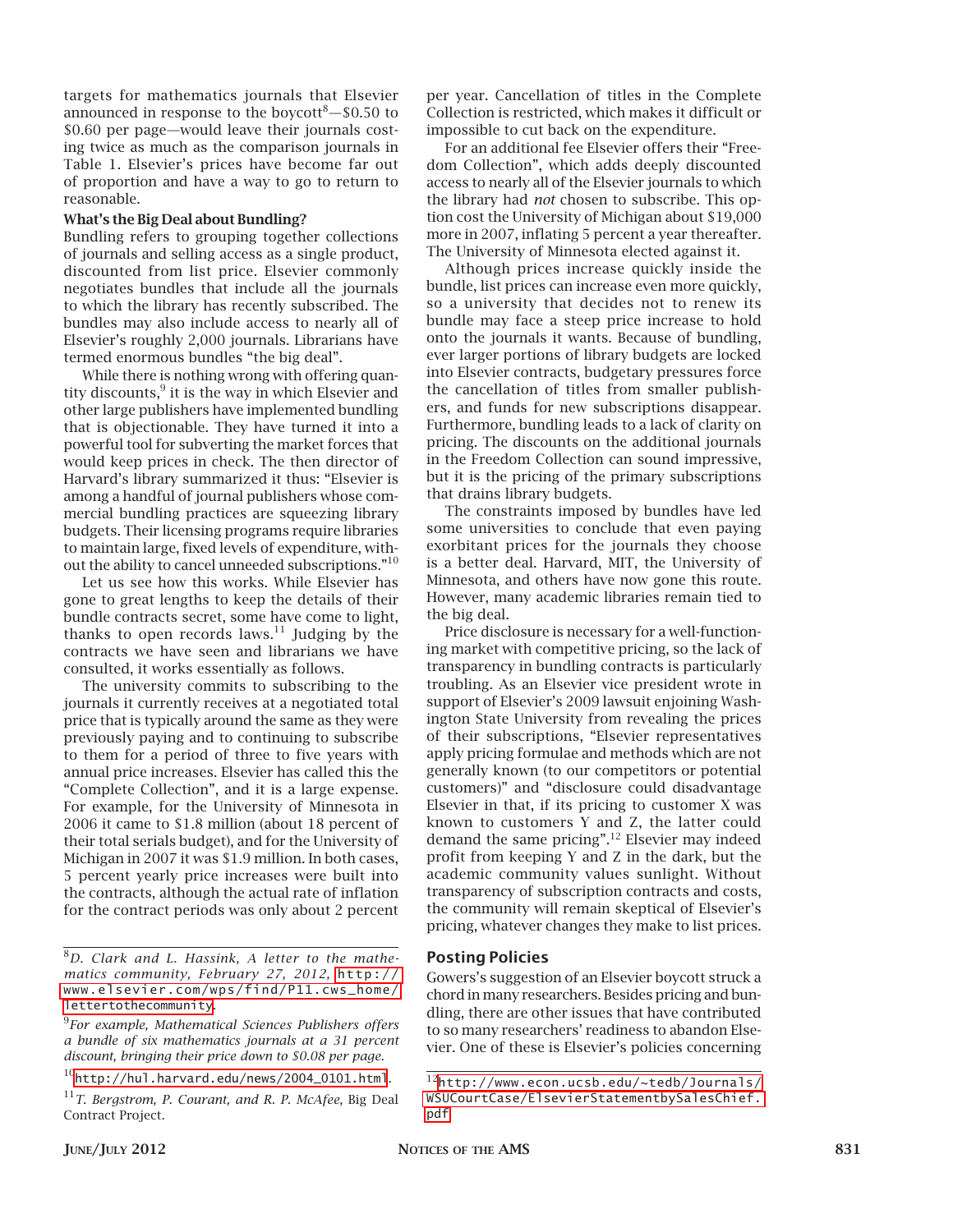dissemination. Thanks to the Internet, authors have additional ways of disseminating their work besides the printed journal and journal website. For example, it has become common practice for authors to post a finalized version of their manuscript to a repository such as the arXiv for open dissemination, as allowed by many publishers. $^{13}$ Elsevier's actions suggest that they view this development primarily as a threat to their profits, not as an opportunity to advance mathematics or increase their authors' readership. In short, their interests are not aligned with ours.

Elsevier's policies are complex and difficult to understand. In the words of the scholarly communications officer at Duke University, "It seems clear that the intent of these statements, policies and contracts is not to clarify the authors' obligations so much as it is to confuse and intimidate them."<sup>14</sup> Their posting policy<sup>15</sup> specifically prohibits posting an "accepted author manuscript"—the author's own version of a manuscript that has been accepted for publication—on an email list, a subject repository, or even the author's own institutional repository *if* the institution has a posting mandate. The last is not a typo: if your institution mandates posting the accepted author manuscript in its repository, then Elsevier stipulates that you may not, although they permit such posting when there is no mandate!

Fortunately, since hearing complaints from the boycotters about their posting policy, Elsevier has introduced an exception to allow posting to the arXiv. However, that is not enough. There are other noncommercial subject repositories that are important to segments of the community (Optimization Online, the Cryptology ePrint Archive, etc.), and more will undoubtedly be created in the future. Elsevier should allow authors to post accepted manuscripts to any such repository, as well as to university repositories, regardless of whether there is a posting mandate. Furthermore, this right should be guaranteed by the publishing agreement, not just by a posting policy that is subject to change at any time.

#### **Ethics and Peer Review**

**A**nother source of frustration with Elsevier is their history of lapses in peer review and ethics. The case of the journal *Chaos, Solitons & Fractals* (CS&F) has become widely known. This journal published 273 papers by its own editor in chief over eighteen

years, 57 of them in a single year. Suspicions that these papers were not subject to peer review are corroborated by the editor's declaration that "senior people are above this childish, vain practice of peer review."16 Elsevier owes the community an explanation for this and other fiascos. Was there no oversight in place? Have changes been made so this will not happen again? What about the other papers in CS&F? Are there records of peer review? Will any papers that were not peer reviewed be retracted or otherwise flagged? The current situation leaves the literature in a bad state and compromises the position of authors who submitted manuscripts for peer review in good faith. If Elsevier wants to place this issue behind them, they need to deal with it thoroughly, forthrightly, and transparently.

In another notorious case, for five years Elsevier "published a series of sponsored article compilation publications, on behalf of pharmaceutical clients, that were made to look like journals and lacked the proper disclosures."17

There are other incidents in which peer review has failed at Elsevier journals, sometimes in spectacular fashion. $^{18}$  For many of us, these call into question Elsevier's ability to meet the standards of quality and ethics we require if we are to collaborate with them.

#### **Initial Responses to the Boycott**

On February 27, Elsevier publicly withdrew its support for the Research Works Act, which would have prohibited open access mandates for governmentfunded research. The bill was declared dead by its sponsors in Congress on the very same day. This victory confirmed the boycott's success in delivering a message where we were never able to get through before.

Further confirmation came that day in an open letter from Elsevier senior vice presidents David Clark and Laura Hassink to the mathematics community.<sup>8</sup> Besides reporting the about-face on the Research Works Act, they announced the target price for "core mathematics titles" that we discussed above. They also stated, correctly, that it would be necessary to address concerns about "large discounted agreements" (bundling) and said that this will come.

<sup>13</sup>*K. Fowler, Do mathematicians get the author rights they want?,* Notices of the AMS *59 (2012), 436–438.*

<sup>14</sup>*K. Smith, What a mess!, S*cholarly Communications @ Duke*, July 7, 2011,* [http://blogs.library.duke.edu/](http://blogs.library.duke.edu/scholcomm/2011/07/07/what-a-mess/) [scholcomm/2011/07/07/what-a-mess/](http://blogs.library.duke.edu/scholcomm/2011/07/07/what-a-mess/).

<sup>15</sup>[http://www.elsevier.com/wps/find/authorsview.](http://www.elsevier.com/wps/find/authorsview.authors/postingpolicy) [authors/postingpolicy](http://www.elsevier.com/wps/find/authorsview.authors/postingpolicy)*, accessed March 3, 2012.* 

<sup>16</sup>*C. Whyte, El Naschie questions journalist in* Nature *libel trial, updated November 16, 2011,* [http://www.](http://www.newscientist.com/article/dn21169) [newscientist.com/article/dn21169](http://www.newscientist.com/article/dn21169).

<sup>17</sup>*Statement from Michael Hansen, CEO of Elsevier's Health Sciences Division, regarding Australiabased sponsored journal practices between 2000 and 2005, May 7, 2009,* [http://www.elsevier.](http://www.elsevier.com/wps/find/authored_newsitem.cws_home/companynews05_01203) [com/wps/find/authored\\_newsitem.cws\\_home/](http://www.elsevier.com/wps/find/authored_newsitem.cws_home/companynews05_01203) [companynews05\\_01203](http://www.elsevier.com/wps/find/authored_newsitem.cws_home/companynews05_01203).

 $^{18}$ <http://umn.edu/~arnold/reasons.html>.